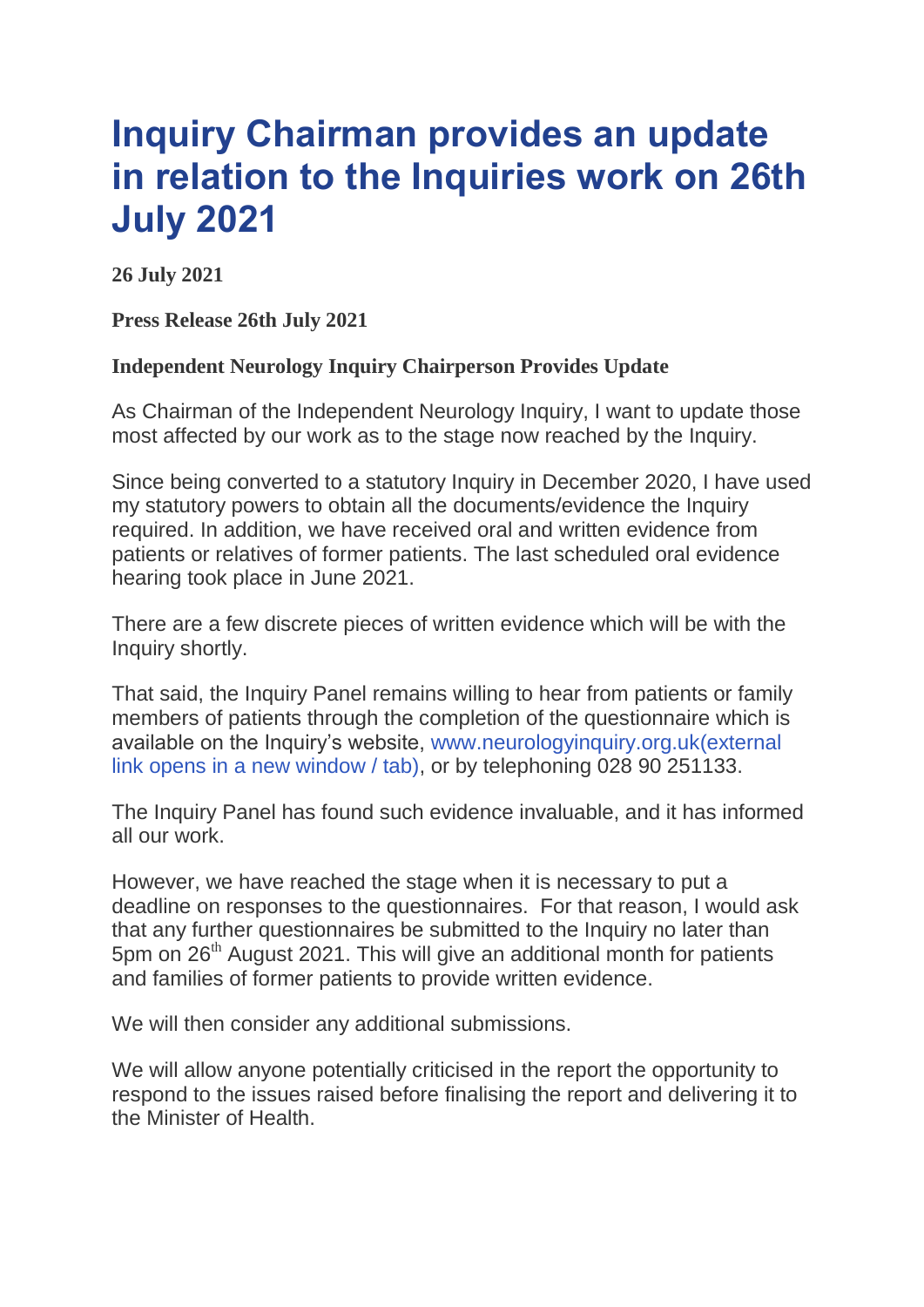From the outset of the Inquiry, before its conversion, we have believed it important to understand all the issues before hearing from Dr Watt and therefore we always envisaged that he would be our last witness. A witness summons was served on Dr Watt in March 2021.

The Inquiry Panel has carefully considered specialist reports provided to them addressing Dr Watt's unfitness to give evidence. The Inquiry also obtained an independent specialist's opinion who agreed that Dr Watt is not fit to give evidence.

I believe that we have explored all reasonable options to facilitate Dr Watt's involvement. We have, however, concluded that Dr Watt's unfitness to give evidence does not significantly impact upon the Inquiry's ability to address its Terms of Reference, which has a focus on governance.

We understand that this may distress or disappoint some patients and their families given the recalls that have taken place. The fact that this Inquiry cannot hear from Dr Watt does not prevent us from answering the questions we were asked to consider. It is important to note that the Inquiry is not responsible for making decisions in relation to the clinical practice of Dr Watt, which is the responsibility of the General Medical Council.

## NOTES TO EDITORS:

- 1. The Inquiry Terms of Reference are [Independent](https://www.neurologyinquiry.org.uk/sites/ini/files/media-files/Independent%20Neurology%20Inquiry%20Terms%20of%20Reference%2011-12-%202020.pdf) Neurology Inquiry Terms of Reference 11-12- [2020.pdf\(external](https://www.neurologyinquiry.org.uk/sites/ini/files/media-files/Independent%20Neurology%20Inquiry%20Terms%20of%20Reference%2011-12-%202020.pdf) link opens in a new [window](https://www.neurologyinquiry.org.uk/sites/ini/files/media-files/Independent%20Neurology%20Inquiry%20Terms%20of%20Reference%2011-12-%202020.pdf) / tab)
- 2. The Inquiry Panel comprises Mr Brett Lockhart QC as Chairperson and Professor Hugo Mascie-Taylor as Co-Panellist.
- 3. The Minister for Health converted the Inquiry from a non-statutory public inquiry to a statutory public inquiry in December 2020. The Chairman's statement in relation to conversion refers: [Independent](https://www.neurologyinquiry.org.uk/sites/ini/files/media-files/Independent%20Neurology%20Inquiry%20Chairman%20s%20Statement%2011-01-2021.PDF) Neurology Inquiry Chairman s Statement [11-01-2021.PDF\(external](https://www.neurologyinquiry.org.uk/sites/ini/files/media-files/Independent%20Neurology%20Inquiry%20Chairman%20s%20Statement%2011-01-2021.PDF) link opens in a new [window](https://www.neurologyinquiry.org.uk/sites/ini/files/media-files/Independent%20Neurology%20Inquiry%20Chairman%20s%20Statement%2011-01-2021.PDF) / tab)
- 4. To date the Inquiry has met on 153 occasions, received evidence on 212 occasions from witnesses and considered 137,000 pages of evidence.
- 5. A witness summons was served on Dr Watt on 15<sup>th</sup> March 2021. A medical report was subsequently forwarded by Dr Watt's legal representatives indicating that Dr Watt was not medically fit to give evidence on  $6<sup>th</sup>$  May 2021. The Inquiry identified a number of misapprehensions by the report author about how the Inquiry conducts its work and what exactly would be required of Dr Watt. On  $18<sup>th</sup>$  May 2021, the Chairperson wrote to Dr Watt's lawyers clarifying the position, and directed that a further specialist medical report be